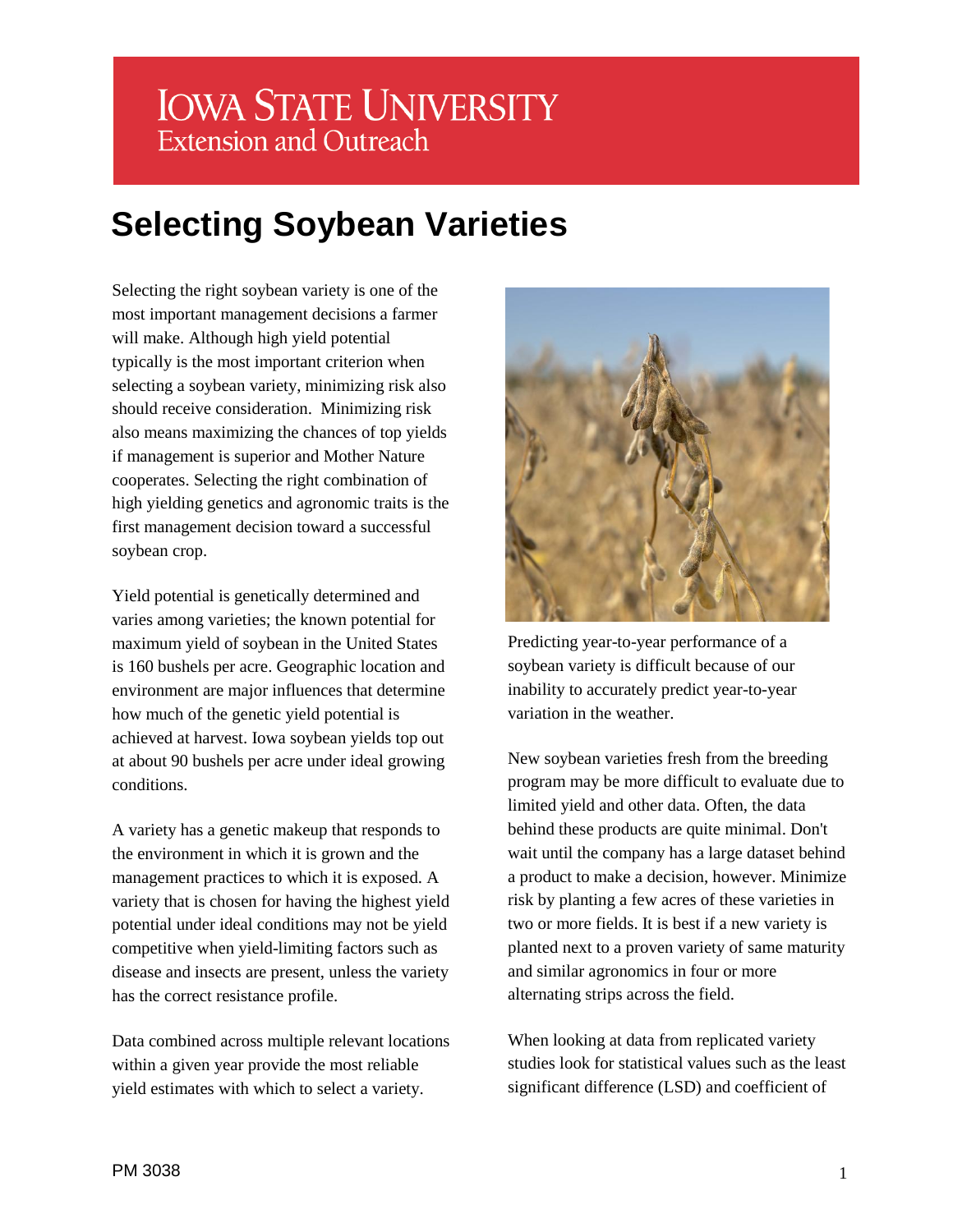variation (CV). The LSD enables you to determine statistically valid differences between two comparisons within a study, or across studies. The lower the LSD the better the data which means the differences you see between the two comparisons are more likely to be true. Probability levels ranging from 0.05 to 0.20 are often associated with the LSD. LSD values associated with a probability level of 0.05 means you can be 95 percent confident that the differences you see between the means is true. A probability level of 0.20 means you can be 80 percent confident that the differences presented are real. The CV is a measure of the amount of variation within the trial; the lower the CV the less variation or "error" was present in the study. Ideally, the CV for each trial should be below 0.10, 10 percent, at a minimum. Studies with CV values less than 0.05, or 5 percent, are preferred.

For a more detailed description on interpreting data in yield trials go to [www.extension.iastate.edu/CropNews/2010/011](http://www.extension.iastate.edu/CropNews/2010/0115rouse.htm) [5rouse.htm](http://www.extension.iastate.edu/CropNews/2010/0115rouse.htm)

Iowa State University evaluates many soybean varieties for yield each year in the Iowa Soybean Performance Test. Annual performance test results and additional information are available at the Iowa Crop Improvement Association crop performance evaluation program website [www.agron.iastate.edu/icia/](http://www.agron.iastate.edu/icia/)

## **AGRONOMIC CONSIDERATIONS ARE IMPORTANT TOO**

Specific disease and insect resistance or susceptibility of any given soybean variety can be as important for high, stable yields as genetic yield potential. Match the agronomics of all varieties, new or proven, to the known history of diseases within each field.

The most important agronomic trait to consider in Iowa is resistance to the soybean cyst nematode (SCN). SCN has been shown to reduce soybean yield by as much as 30 percent without causing visible above ground symptoms (6). Iowa State University plant pathologist Greg Tylka reported that 72 percent of the Iowa fields surveyed in 2007-2008 were infested with SCN (unpublished data). As of November 2008, this tiny roundworm had been found throughout Iowa, with the exception of Allamakee County.

To complicate matters, the presence of SCN can cause further stress to soybean also infected with brown stem rot or sudden death syndrome, resulting in additional yield loss (5,7).

There are many soybean varieties labeled as SCN resistant that have appropriate maturity for the length of growing season in Iowa. Many of these varieties are evaluated annually for yield and the ability to reduce SCN populations. Results of these trials and information on how to effectively improve management of SCN can be found at [www.plantpath.iastate.edu/scn](http://www.plantpath.iastate.edu/scn) 

Although SCN can greatly decrease yield of soybean, do not forget about other stressors such as sudden death syndrome, iron deficiency chlorosis, Phytophthora root and stem rot, and white mold. Single gene resistance to *Phytophthora sojae*, the causal agent of Phytophthora root and stem rot, is available in high yielding varieties suited to Iowa growing conditions. Look for varieties labeled as having R*ps*-a, R*ps*-c, R*ps*-1k, or R*ps*-6. Soybean varieties with R*ps*-1k are the most widely planted in Iowa. Some varieties with a relatively new gene, R*ps*-3c, and stacked R*ps*-1k/R*ps*-6 are available and should be used in fields where R*ps*-1k may be failing to provide adequate resistance (4). Diseases, like insects and nematodes, can and do overcome host plant resistance genes in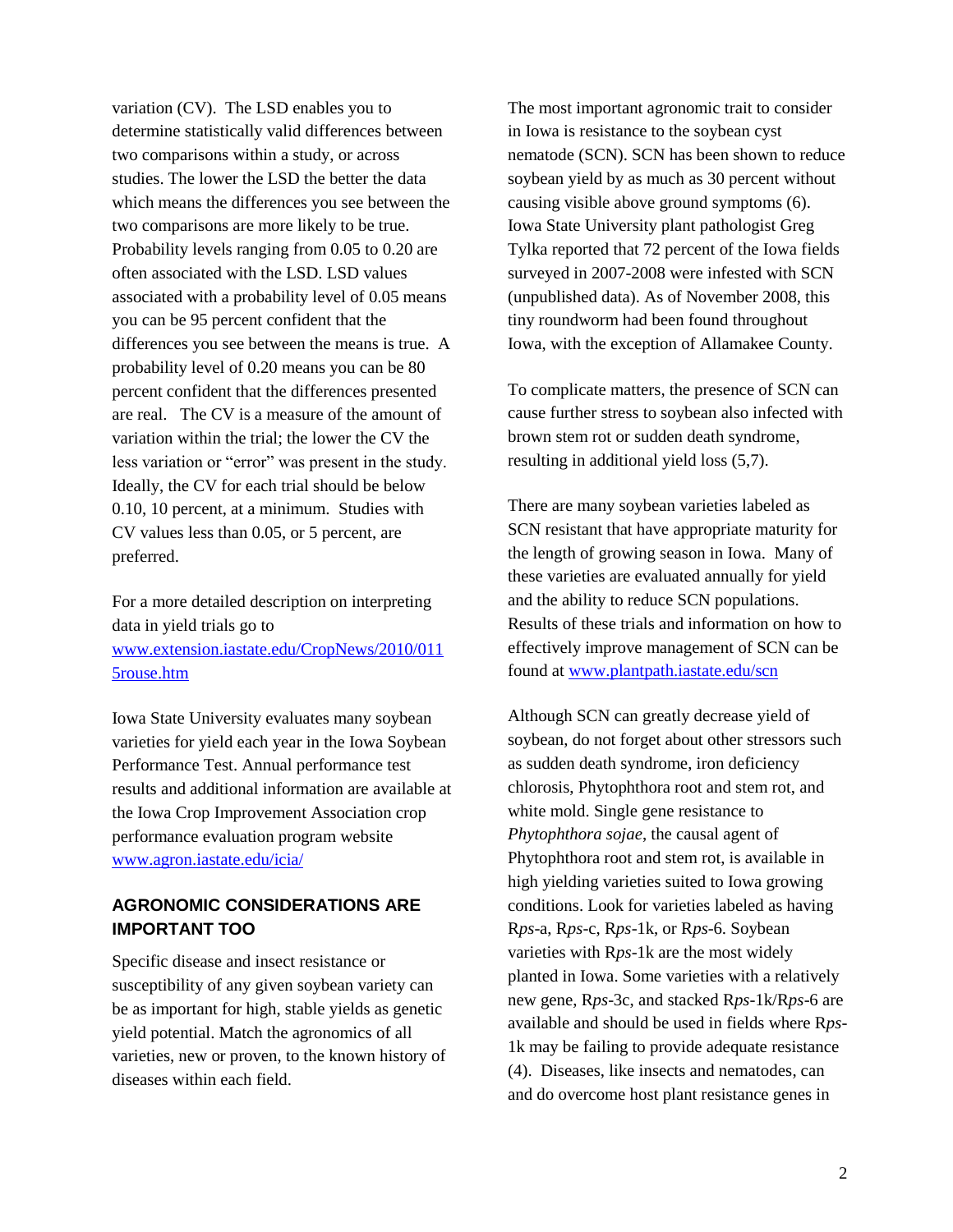crop plants when enough selection pressure is applied to the pest.

Gene-specific resistance to sudden death syndrome, iron deficiency chlorosis, and white mold is not yet available. To manage these diseases, select varieties with strong agronomic scores that are based on field observations over a wide geographic area. Choose soybean varieties with above average agronomics but do not sacrifice yield potential because the presence or severity of these diseases cannot be accurately predicted.

#### **MATURITY**

Soybean is a short-day species that is adapted to

narrow bands across large production areas of the United States. Flowering in short day plants is induced by a lengthening of the dark period, night. Zhang and coworkers (8) recently concluded that maturity groups 0-VI are best adapted to the United States soybean production system. Maturity group II soybeans are best suited to Iowa production but maturities ranging from late-group I through midgroup III can be grown.

There is no standardized

system for determining the maturity of a soybean variety. Therefore, it is difficult to compare the maturities of varieties among companies. Actual maturities may vary and are highly influenced by light, temperature, available water, and plant nutrition (1). Other stressors such as diseases, insects, and soil compaction can also hasten maturity of soybean.

#### **INSECT RESISTANCE**

*Zhang and coworkers (8).*

McCarville and coworkers (3) reported that soybean aphid resistant varieties are an effective means of suppressing soybean aphids. Aphidresistant varieties incorporate one or more genes conferring resistance to the soybean aphid. They report that these genes decrease aphid growth rate and reproduction but do not completely eliminate feeding. This causes aphid populations

Stress reduces the yield of soybean, especially if it occurs during the R1-R6 reproductive stages of growth as described by Fehr and Caviness (2). High yield soybean production systems begin with planting varieties with a range of maturities, spreading out physiological maturity over several days. This reduces the risk of crop failure due to short-term biotic and abiotic stress. Planting a variety south of its area of adaptation will result in the plant flowering and maturing much earlier than it would if it were planted within its primary area of adaptation. Planting a variety north of its area of adaptation will cause the plant to remain in a vegetative state much longer and delays flowering, increasing the chance of freeze damage prior to maturity.